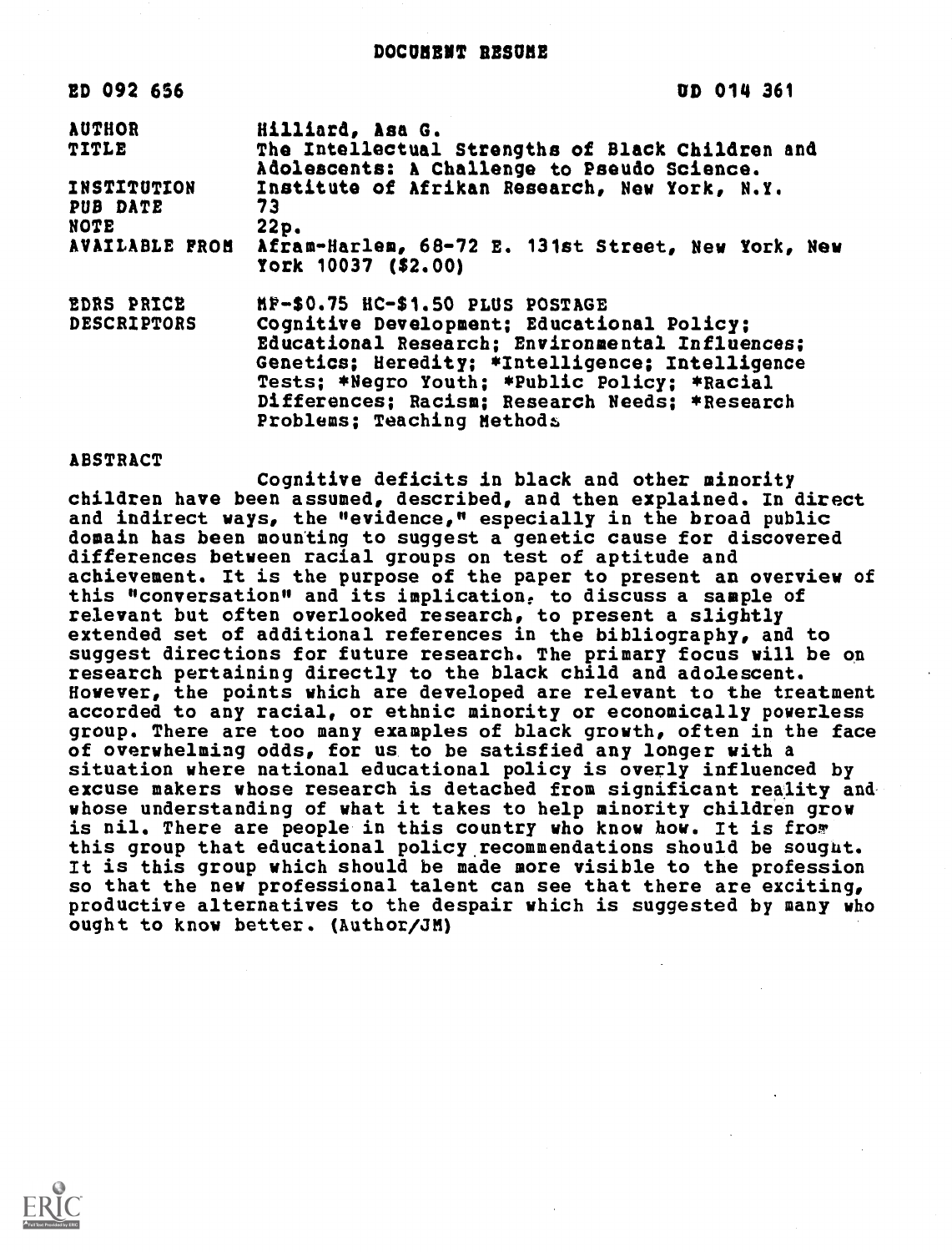**NSTITUTE OF AFRIKAN RESEARCI** 

AFRAM-HARLEM 68 - 72 E. 131st St. Harlem, N. Y. 10037

10080888888888888888888888888

**US DEPARTMENTOF HEALTH.**<br> **EDUCATION & WELFARE**<br>
NATIONAL INSTITUTE OF<br>
THESE DOL THET TAN THE REPRO<br>
THESE DOL THE TAN THE REPRO<br>
THESE DOL THESE TAN CHEATER CHINE<br>
THESE DOL TO THE REPRODUCED THE REPRODUCED AT A ATTOLO

# THE INTELLECTUAL STRENGTHS OF BLACK CHILDREN AND ADOLESCENTS: A CHALLENGE TO PSEUDO SCIENCE

Asa G. Hilliard Dean School of Education San Francisco State University San Francisco, California

............**.....** 

"PERMISSION TO REPRODUCE THIS COPY-RIGHTED MATERIAL HAS BEEN GRANTED BY Afram-Harlem

Harlem, N.Y.C.10037 TO ERIC AND ORGANIZATIONS OPERATING UNDER AGREEMENTS WITH THE NATIONAL IN-<br>STITUTE OF EDUCATION. FURTHER REPRO-DUCTION OUTSIDE THE ERIC SYSTEM RE-QUIRES PERMISSION OF THE COPYRIGHT OWNER.

## $$2.00$

∾⊣

 $38541$ 

(reprinted by permission)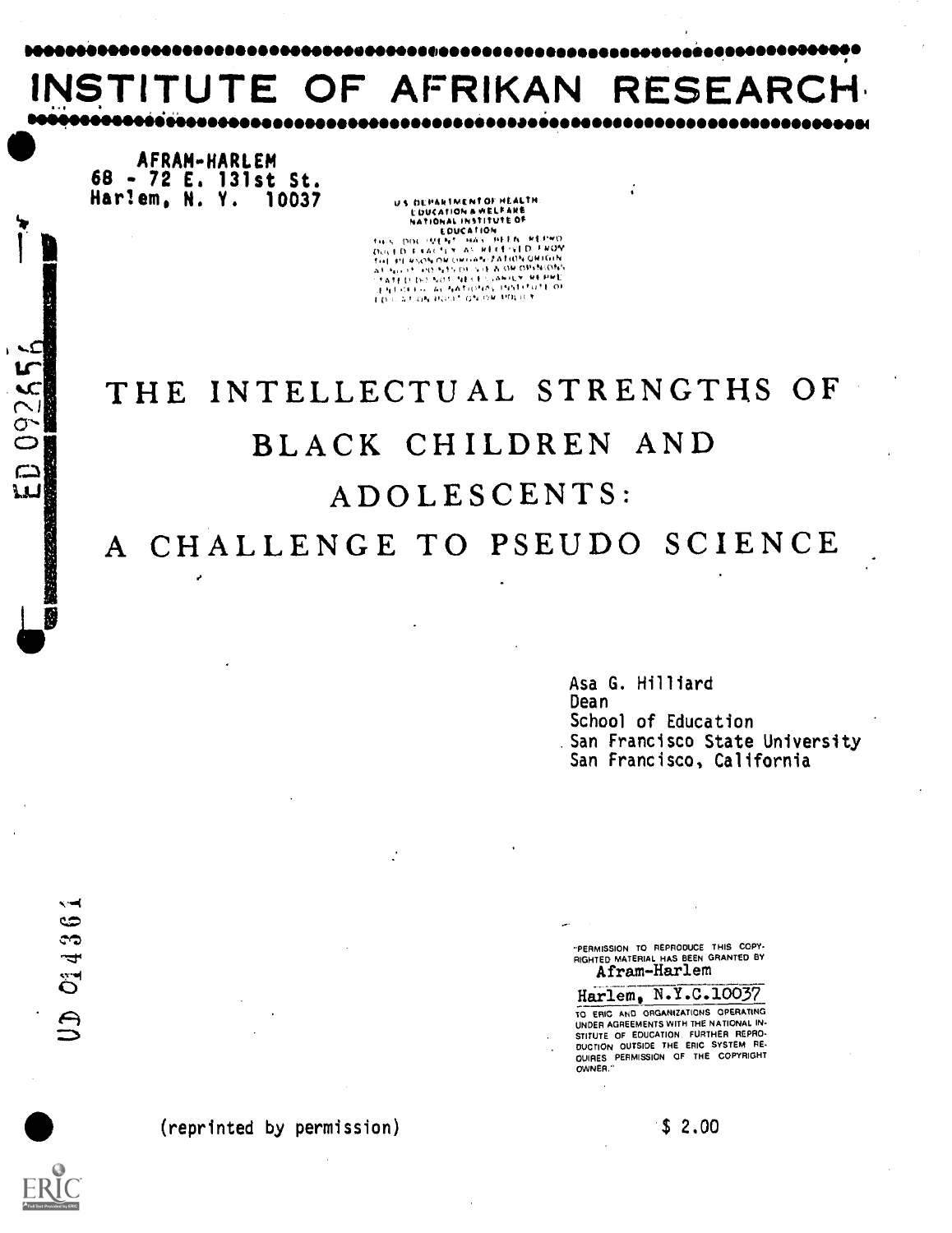Cognitive deficits in Black and other minority children have been assumed, described, and then explained. In direct and indirect ways, the "evidence," especially in the broad public domain has been mounting to suggest a genetic cause for discovered differences between racial groups on tests of aptitude and achievement. It is the purpose of this paper to present an overview of this "conversation," and its implication, to discuss a sample of relevant but often overlooked research, to present a slightly extended set of additional references in the bibliography, and to suggest directions for future research. The primary focus will be upon research pertaining directly to the Black child and adolescent. However, the points which arc developed are relevant to the treatment accorded to any racial or ethnic minority or economically powerless group. This is not intended as a breastbeating ego trip. Rather, it is an attempt to illuminate the findings of competent researchers from a variety of ethnic and racial groups who have looked fairly at Black children and adolescents.

#### Racism and Research

Research, like any other aspect of our lives reflects the prevailing cultural values. Myrdal (1969) has treated the problem of objectivity in social research in incisive fashion. From Myrdal's exposition on unavoidable subjectivity in social research to Levenson's (1972)

 $-1-$ 

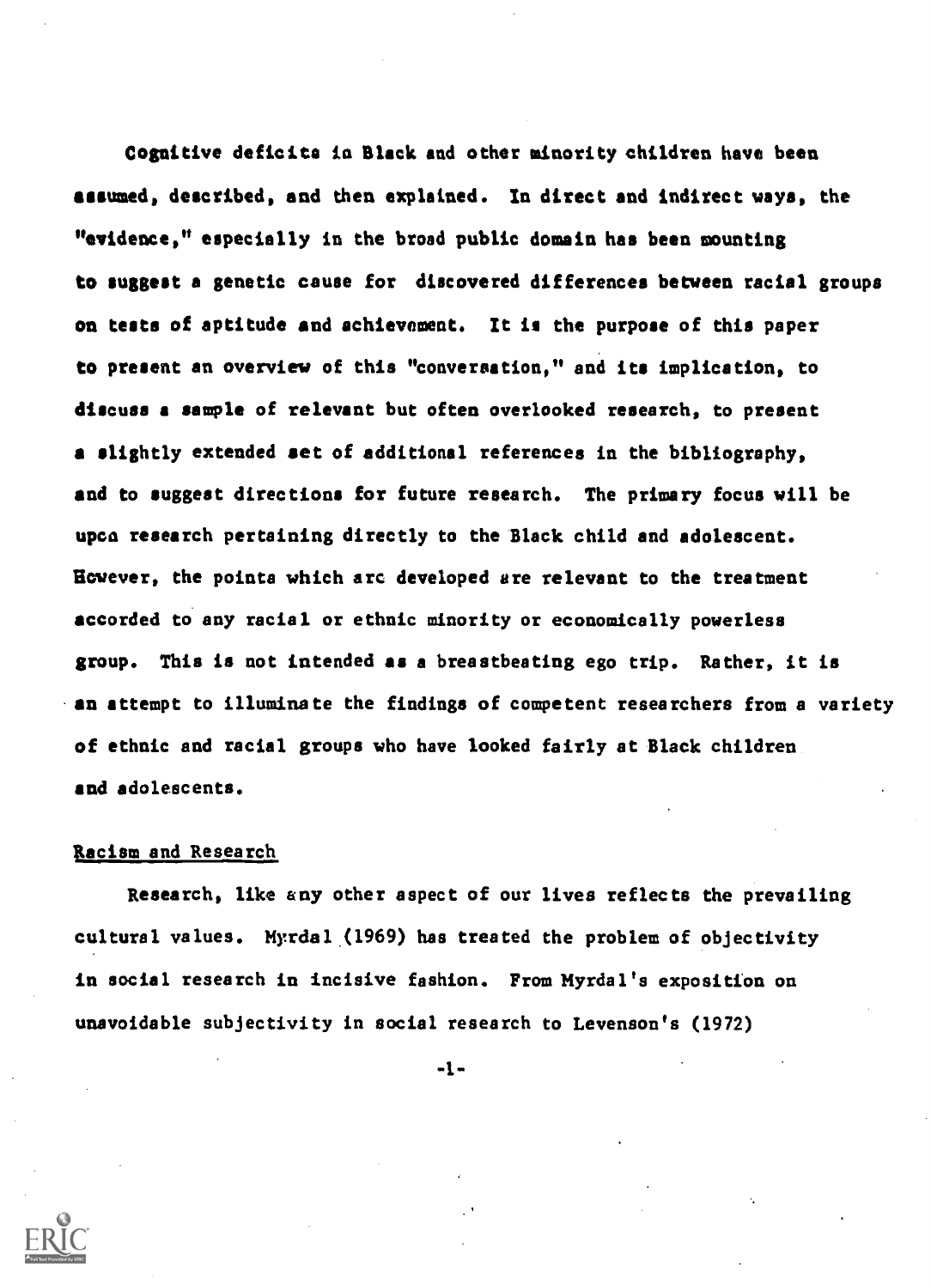exposition on "the fallacy of understanding," one gets a better perspective on how uneven and erratic systematic inquiry in the social sciences can be and how "soft" factual "knowledge" can he starting right at the conceptual level. By the time the tools of research are applied, there is much room for the distortion and error which is often seen. When institutional or individual racism are present, there is then a problem of no mean magnitude.

This concern about racism could be attributed to paranoia or sorehesdedness were it not for some clear examples in our history of science in the service of prejudice, bigotry and discrimination. Thomas and Sillen (1972) have documented some of this in the field of psychiatry, showing that even the notables in the field are often examples of gross racism. They cite the case of Dr. Samuel Cartwright, a physician of the ante-bellum South who gave the name "drapetomania" to the "illness" that made slaves run away from home. Drapetomania meant, "the flight from home madness." Thomas and Sillen refer to Dr. John Wilson of Georgia who discovered and apparently treated diseases which were, "peculiar to Negroes." Dr. Robert Bennett Bean, lrofessor of Anatomy at Johns Hopkins in 1906 found that, "the possibilities of developing the Negro are limited" because the "Black brain was smaller and had fewer nerve cell fibers." No less a figure than  $G$ . Stanley  $H$ all, founder of the Journal of Psychology and first President of the American Psychological Association, believed that Africans, Indians and Chinese were members of primitive or "adolescent" races in a stage of incomplete growth. In the early 1900's Dr. Carl Gustav Jung, a renowned psychoanalyst and self proclaimed student of races, found that Blacks "had a whole historical layer less than the

-2-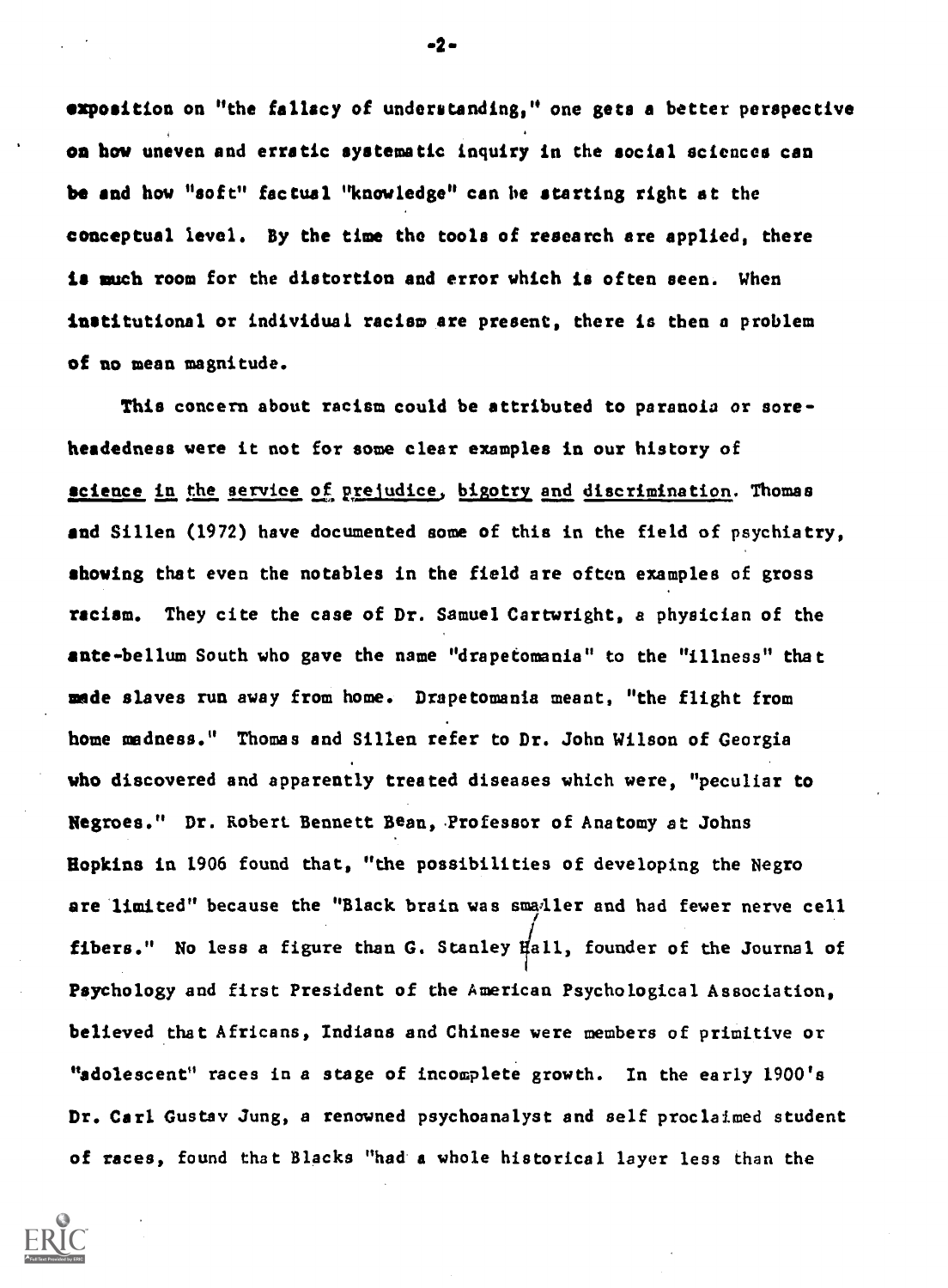White man," and that Black childishness was contagious. Thomas and Sillen cite Lewis Termnn, the Stanford psychologist who interpreted his Sinet as follows:

...a low level of intelligence was very, very common among Spanish-Indian and Mexican families of the South West and also among Negroes. Their dullness seems to be racial...the children of such persons are uneducable beyond the merest rudiments of training. No amount of school instruction will ever make them intelligent voters or capable citizens in the true sense of the word. Juiged psychologically, they cannot be considered normal. (p. 35)

Apparently the usual scientific requirement of systematic observation and experimentation were seen as unnecessary, for one cannot find any of these notables working from a data base which could be considered valid and reliable.

From Arthur Jensen of the University of California, Berkeley, and Dr. William Shockley at Stanford, Thomas and Sillen (1972, p. 42) quote as follows:

A most frightening issue raised by Jensen is the ideology of eugenics applied to Black people. It is hard to believe--so soon after the Nazi nightmare--that proposals are again being advanced to restrict reproduction on a racial basis. Yet this is clearly the implication of Jensen's concern about the danger of a decline in "our national IQ" resulting from a higher birthrate among Blacks than Whites. He raises the specter of "dysgenic trends," which he links with "current welfare policies, unaided by eugenic foresight." The same fear has been expressed by physicist William Shockley, one of the most persistent agitators on the subject of Black genetic inferiority: "Can it be that our humanitarian welfare programs have already selectively emphasized high and irresponsible rates of reproduction to produce a socially realitively unadaptable human strain?"

Thomas and Sillen continue and point out that such thinking in the past has had drastic policy consequences. It was Psychiatrists in 1914 who succeeded in adding to an immigration bill a provision to exclude those who were considered to be "constitutionally psychopathically



.3.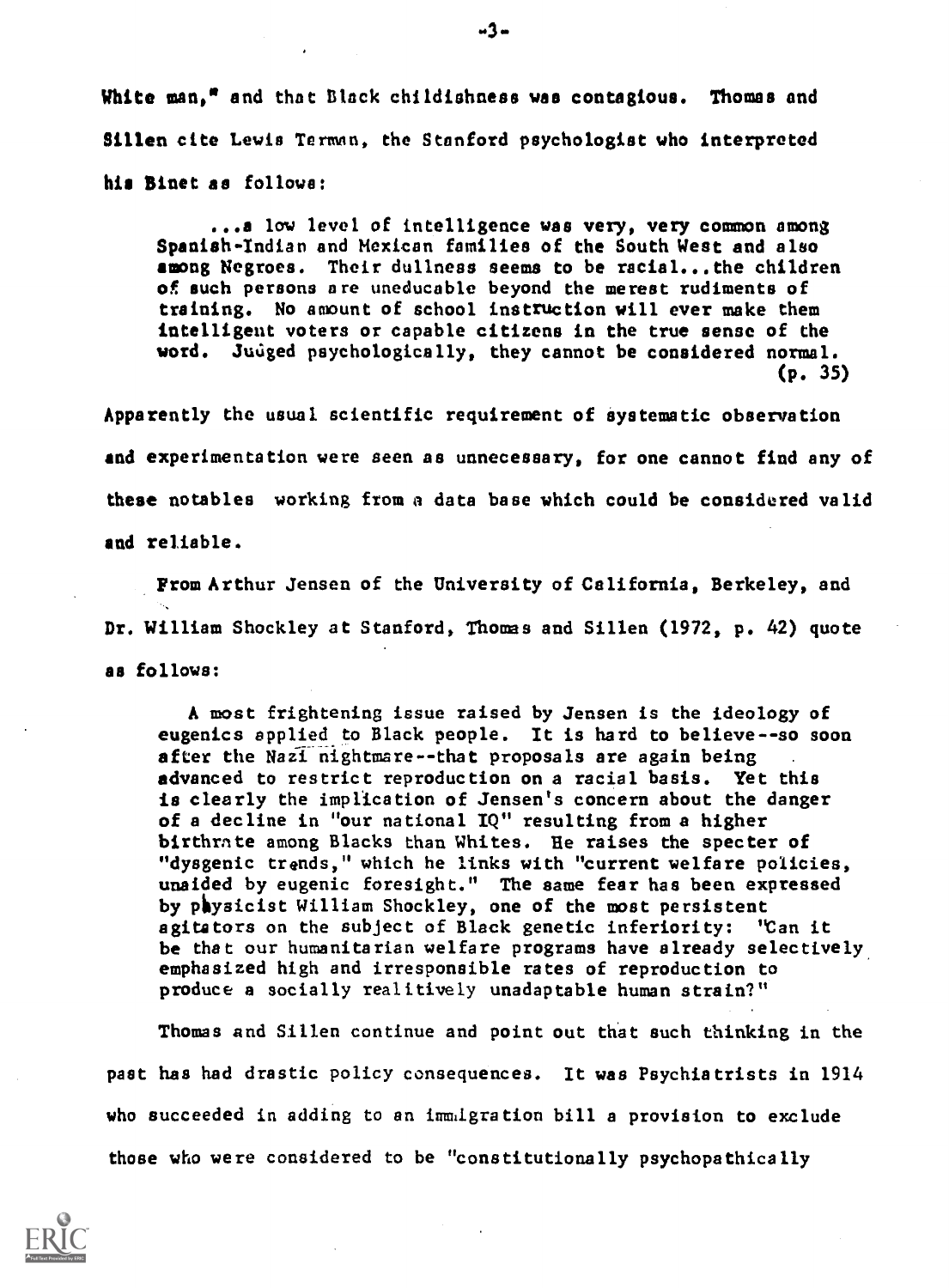inferior." Later state after state :dopted sterilization laws which were often used selectively against Blacks. How is it that vast sums of "P" NAMES AND A NAMES OF STREET public and private money continues to be available to such men to make pronouncements in areas far out of the range of their demonstrated expertise?

Today, with the "voluntary sterilization" reports coming from some of our states, experimentation on Black subjects in the South with syphillia, and the strange scholarship developing out of reputable institutions on the subject of I.Q. genetics, and school effectiveness relationships, one has to question all research, all reseaxthers' motivation, all methods, all data, and all interpretations. It is known that some of the same cast of characters who develop poor and distorted research evolve policy positions such as Moynihan's recommendation of "benign neglect" for Blacks and other poor. We know for example, that Jencks (1972) set out to reassess the data from the Coleman Report. Curiously, however, a detailed appendix A departs from Coleman's thrust to present information on that same old haunting theme,"I.Q.and Heritability." Why here? As a sidelight, it is interesting to note that neither Jencks, Jensen, Shockley, nor Moynihan have established credentials as teachers who have had success at a level that commands attention. These "scholars" would be more credible if they worked with children. Unfortunately, a look at the financial support for public education seems to suggest that the "scholars" are making their point with policy makers.

-4-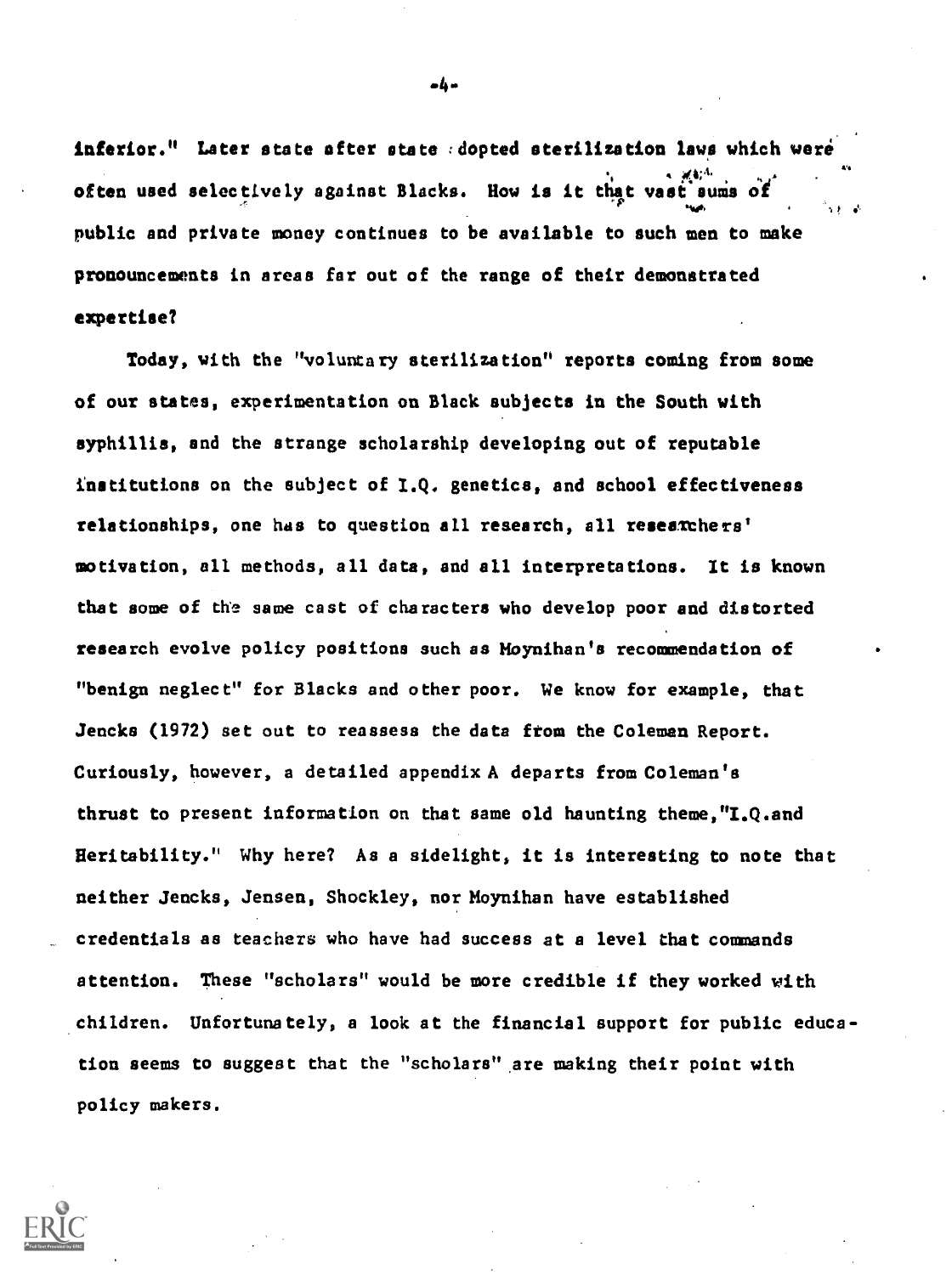# Educational Resesrohl Faulty Data, Inept Conceptualization. Impeccable Statistical Processes and then...National Policy

Why do intelligent consumers seem to be so easily satisfied with what passes for significant research on minority people? The classic example of efforts gone astray are found with the Coleman Report (1966) on Equality of Educational Opportunity, and the Jencks (1972) reassessment of that study. Approximately two million dollars was appropriated by Congress for the Coleman Study alone. Amid high Congressional expectations, and with the help of prestigious professionals from the National Center for Educational Statistics (NCES), the U.S. Office of Education, the Educational Testing Service, and outstanding Universities, a study was designed and conducted. Because of its origin and the calibre of researchers involved, the study has been widely received as valid on its face. Coleman's and Jencks<sup>'</sup> findings have already had a dramatic impact on public policy in education and public thinking in general. From what was "discovered" in these studies, this influence is clearly undeserved. Many writers have developed vital points in criticism of the work of these two men and their helpers. (Guthrie, 1973; Rivlin, 1973; and others) While space will not permit a detailed summary of significant criticism here, a few points should be made to illustrate why such studies are so dangerous.

Sample Bias Apart from the question of numbers which are required for a representative sample, several major cities chose not to cooperate. From what we know of the uniqueness of the problems in urban areas, a disproportionate representation here may well be the source of a biased estimate. Further, of those who participated in the study, many chose not to answer sensitive items. For example, Guthrie (1973) points



.3.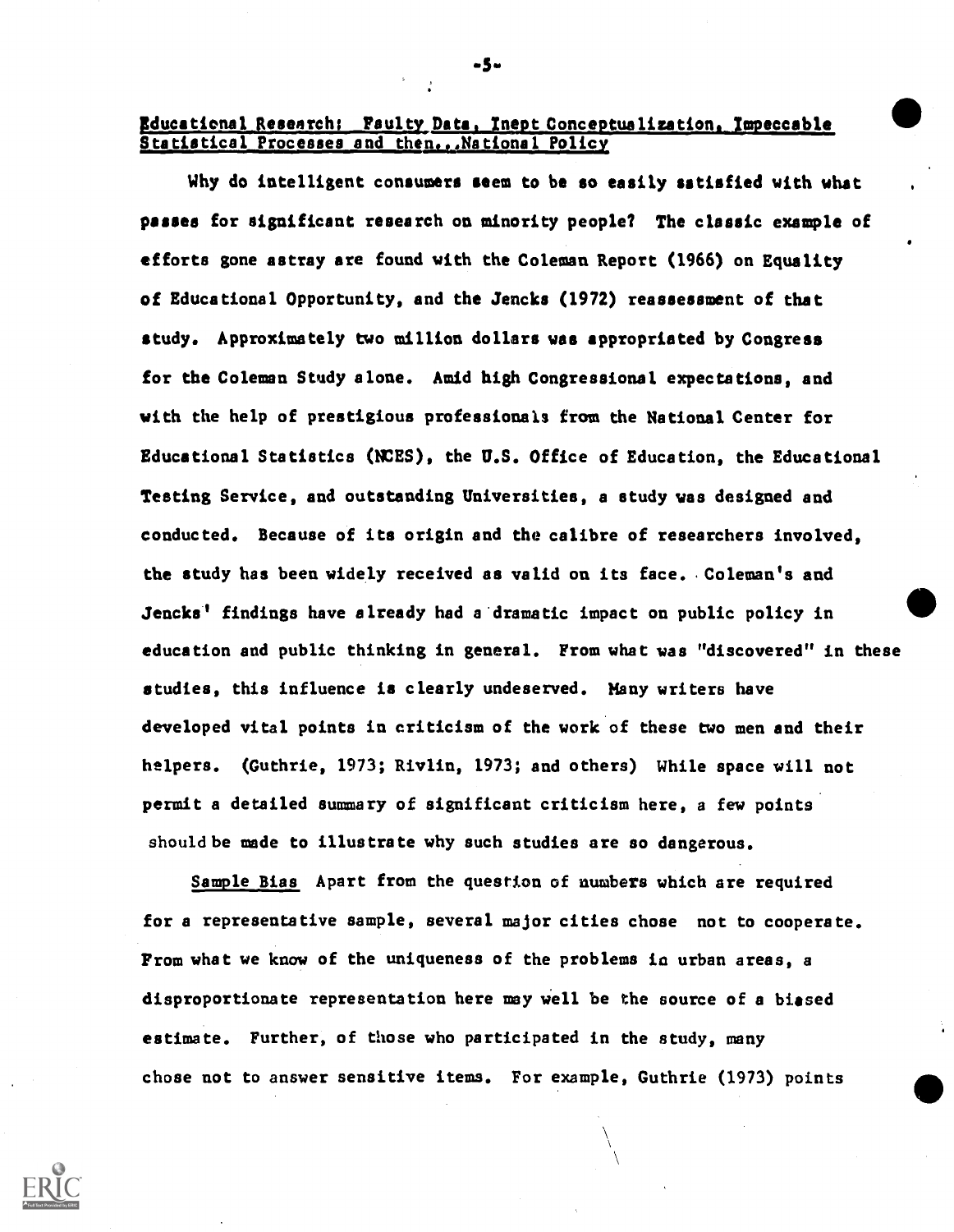out that in a sample of about 300 elementary schools in'the Northeast region, over one-third of the principals failed to answer one or more questions regarding their views about the racial composition of school faculties. What does the response of the remaining members of the group mean on this significant question? What does the non-response mean where the first group was concerned? Any valid inference requires first and foremost a representative sample. Here Coleman fails. What, then is Jencks reassessing?

Inaccurate Data When one looks at the variables which were measuly it is clear to anyone who works closely with schools that certain datr are not to be accepted at face value. As Guthrie properly points out district wide average figure on per-pupil expenditures masks the actual fact that there is generally a range of expenditures by school witnin most districts. Further, these differences within districts tend to favor those who are non-minority. This kind of averaging can explain why some differences that resources may make in the growth of students and their subsequent achievement were not discovered. Other examples are presented by Guthrie.

Irrelevant Variables. The most serious shortcoming of these studies of "school effectiveness" is that few if any of the important things about schools were measured. The study examined such things as the following.

- 1. access to certain classes
- 2. access to special school facilities such as laboratories
- 3. access to special personnel
- 4. teacher background variables such as training, professional standing and morale
- 5. type of curriculum
- 6. test score information
- 7. accreditation

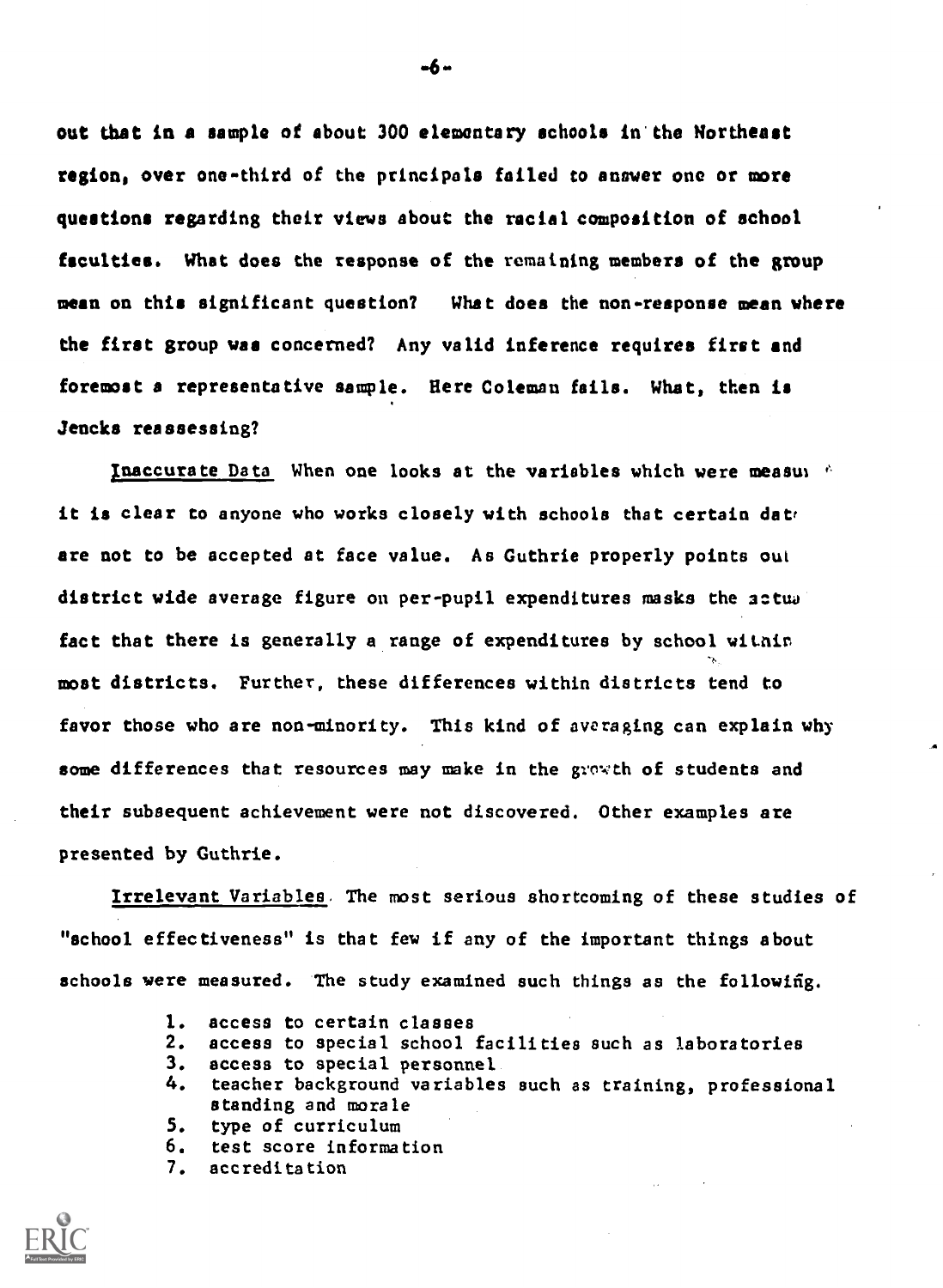It takes the "nose counting" variety of social researcher to settle for a study of school effectiveness that deals only with such superficial variables. It is very interesting that even Hosteller and Moynihan (1972) spotted the following key information.

As much as could be was also made of the finding that a child's sense of "control of his environment" correlated strongly with his educational achievement. Of all the variables meaoured in the survey. the KEOR reported, including measures of family background and all school variables, these attitudes showed the strongest relation to achievement... Negro students who had a strong sense of control of environment did better than White students with a weak sense.

(p. 25)

Where is the inquiry into what causes a student to "experience a sense of control over his environment?" It would seem that school effectiveness researchers would have designed a study to get at such interactions. Reassessors of Coleman data should to interested in what the data may suggest by way of explanation for this. People who understand schools would have anticipated the need to build appropriate inquiry techniques into the basic design of the study to explore this and similar phenomena. Charnofsky (1971), Friere (1972),Zahn (1969), Fanon (1967) and many others have not been silent on this concept. Instead of taking the power and learning relationship into account, we are treated to an examination of the "number of hooks in a library" or an inside peek at "salary schedules." The real resources of successful schools are virtually ignored. Therefore, / along with sampling bias, the variables themselves are irrelevant. No "reassessment" can correct for these fundamental flaws. Then what does an elegant statistical treatment of data that has the value of garbage yield: Computer experts tell us that if one puts "garbage in", after processing



-7-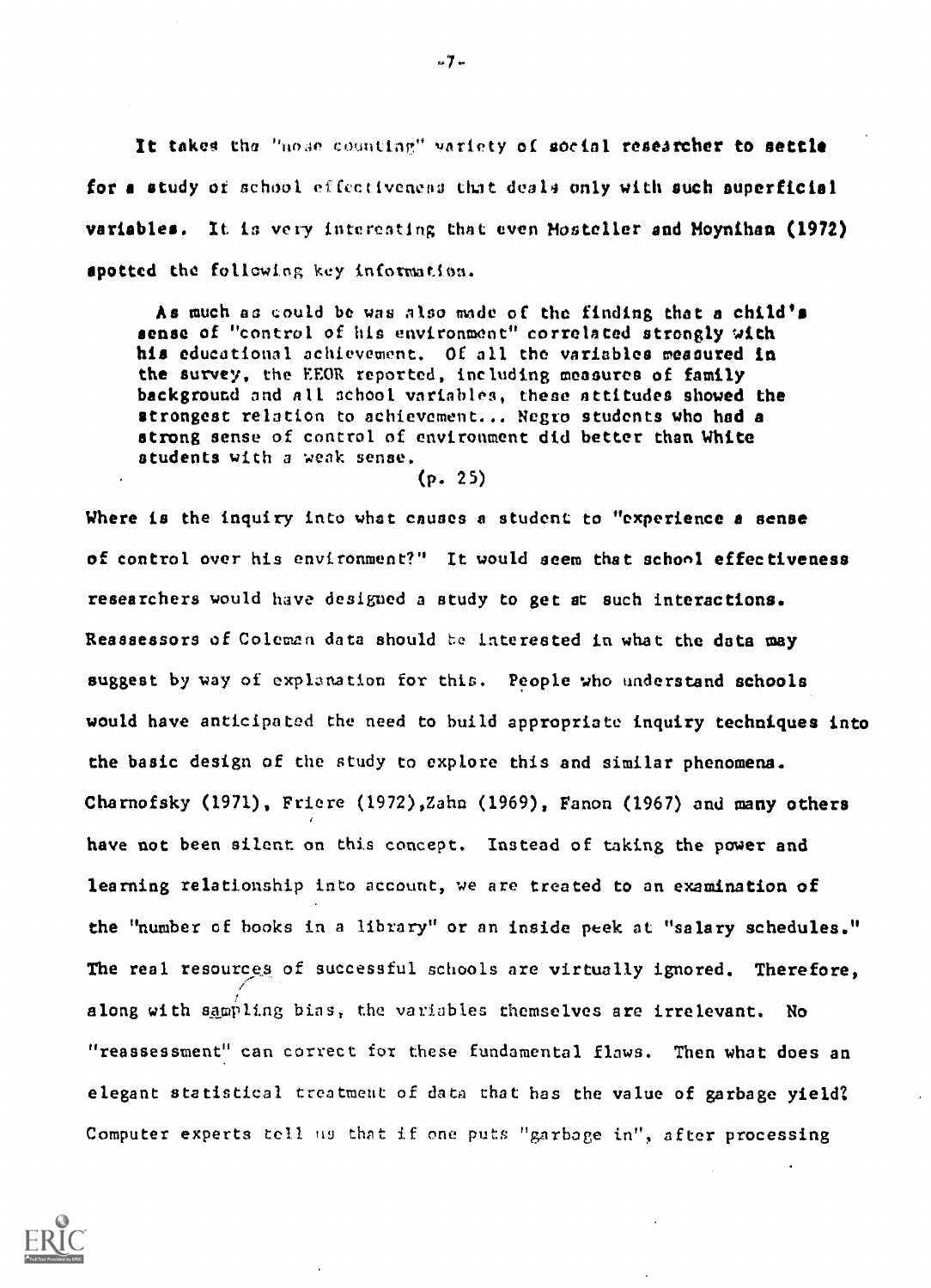one gots "gatbage out". They even have a werd for it, "CIGO."

It is clear to me that many of wase who wethe about the natitude and achievement of the "disadvantinger" usually are long on experimental mathod and statistics and shore on experience with children, especially those who are classified as disadvantaged. There is soldon, if ever, any history of recearchers having had success in promoting the growth of the minorities studied or aven having attempted to do so. From where then do the hypotheses for research come? At best thair hypotheses are naive guesses. Hany of these "osendo reservators" are like the ean who looks for his number under the street light varior in the dark where he lost it, because the light is better under the lamp. It would seem to me that the proper study of growth might 'neight a study of growth itself, not the archives of educational minutis. There seem to be no atudies of Dlacks which attempt to look at the environmental impact on functioning which starts from a basic understanding of what the Black environment is. That restarch must be done. One can start by tooling at the hundreds of thousands of Black children and other minorities whose outstanding progress cannot be explained by deficit projections from regression equations. A look at the following data will leave one with some nagging discrepancies to explain. If the Jensens and Shockleys are right, then how do we find children who function the way these do?

# Unexplained Growth and Intellectual Strength

The following is a sampling of studies or projects which show how Blacks in certain environments have actually performed as we would expect them to in a facilitating environment. These studies represent



aßa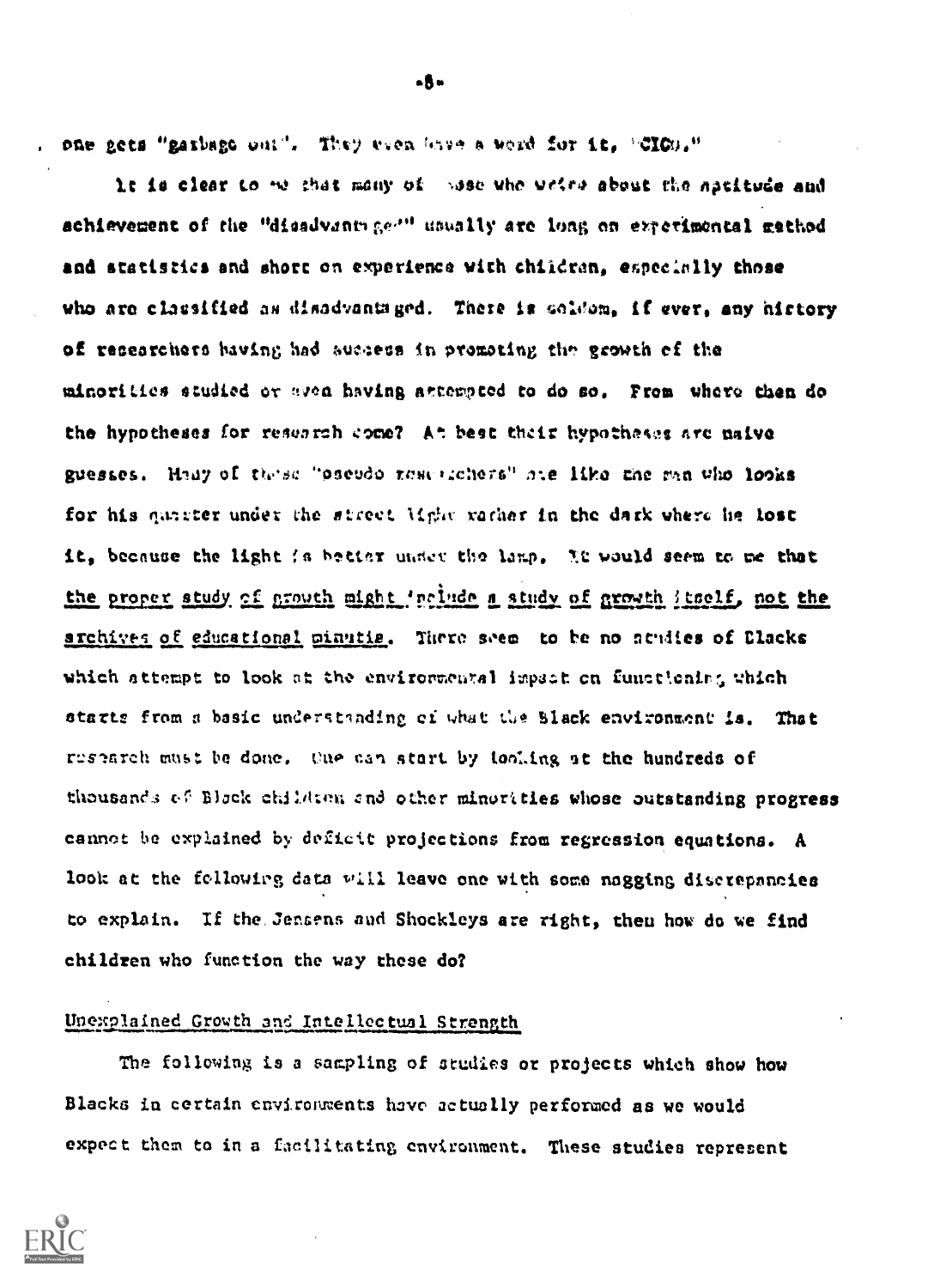observed behaviors not theories. If the assumption of genetic differences between racial groups is postulated, how does this happen?

1016 Test differences between Blacks and Whites frequently are found and they usually favor Whites. We know now that language, motivation, and other variables affect scores on tests and are themselves affected by the condition of opportunity. What happens before these influences have a chance to act unevenly on racial groups? Sayley (1965, p. 408) found the following.

It would appear that the behaviors which are developing during the first 15 months of life, whether they ars motor skills or the early perceptual and adaptive forms of mental abilities, are for the most part unrelated to sex, race, birth order, geographical Location, or parental ability. The one possible difference is in motor development in which the Negro babies tend to be more advanced than the whites during the first 12 months. Although there is considerable overlap of scores among whites and Negroes of the same age, a genetic factor may be operating. That is, Negroes may be inherently more precocious than Whites in their motor coordination.

Golden and Birns (1968) studied Black children at 12, 18 and 24 months from a group of parents who were 1/3 on welfare, 1/3 lower class, and 1/3 middle class or above. The teats involved Pisgetan sensorimotor tasks. There were no social class differences in "object concept" development.

 $\frac{1}{2}$  . Wachs (1971) investigated "object concept" and "means ends" behavior in infants up to the age of 22 months. Half of the infants were lower class, mainly Blacks and half were middle class Whites. There were no essential differences between the groups on these measures.

Palmer (1970) found that up to 3 years, 8 months, low socio- economic urban Blacks are not different on tests of intellectual skills from middle class whites. Similarly, Gilliand (1951), Anastasi (1952), and

.9a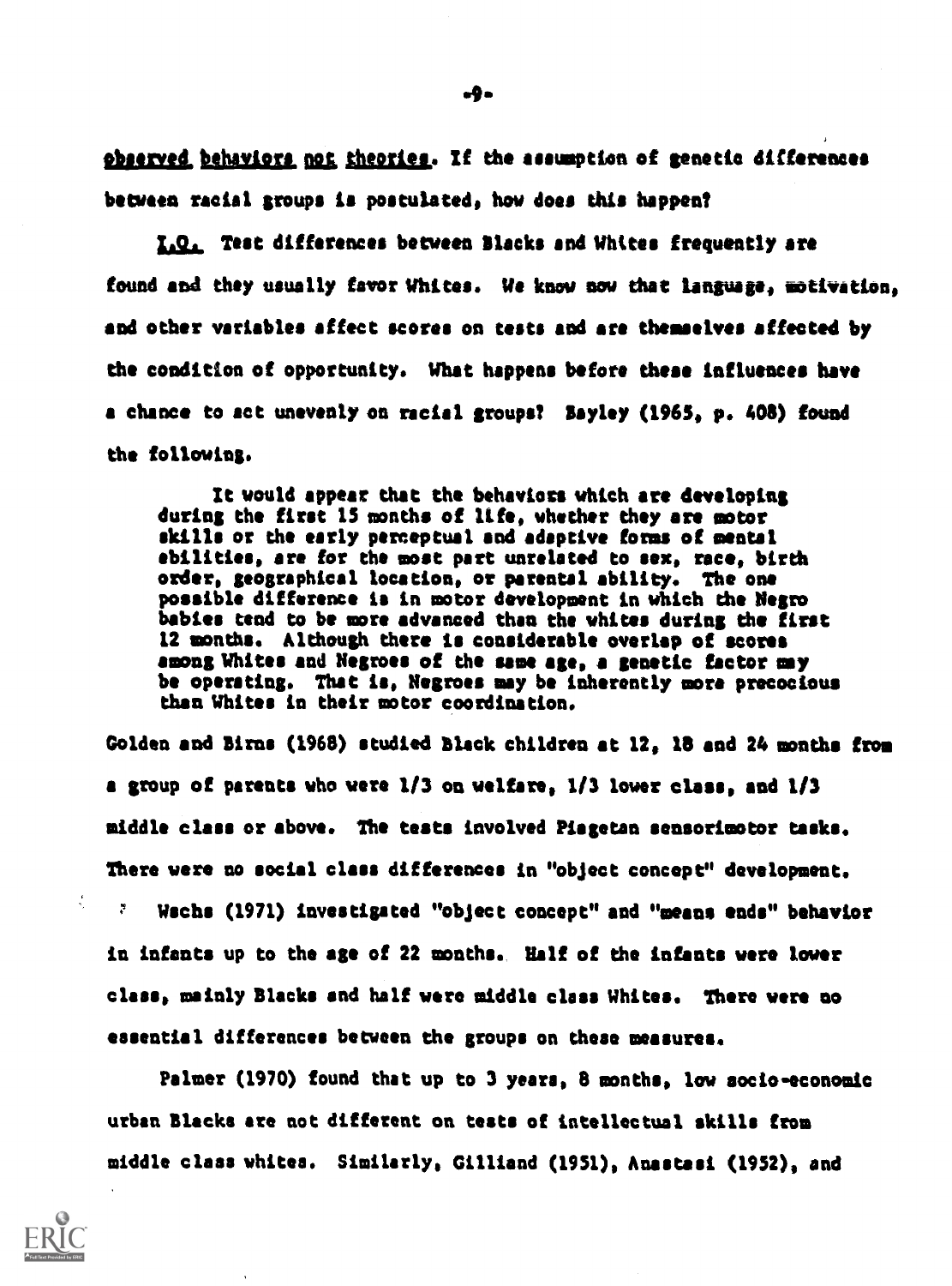Pasamanick (1955) in different studies same to the same conclusion remarding the look of differences on intellectual tasks between Blacks. and White middleclass subjects during infancy.

What happens after infancy? Cinsburg (19/2) summarizes the evidence. He indicates that after infancy, pour children receive lower 1,Q, scores, Slack poor receive still lower scores. This swens to suggest a connection between poverty and grotes rather than <u>race and intelligence</u>.

Later on, I.Q. scores may clange for Blacks in general, but there is strong evidence to support the mation that this is an artifact of cultural bias in mussurement. Por example, Templin (1957) found no differences in the production of sententes of various types between White lower and White upper class children when one accepts "functionally complete" but "structurally incomplete" sentences. It should be clear that structure it a cultural thing. Baratz (1970) was able to demonstrate the same thing in her study. Black children could communicate the sense of a standard English sentence when they were permitted to respond in nonstandard English. The potential source of some of the errors of judgment which are made about Black children is illuminated by Baratz.

These are but a few of the miny instances where Negro nonstandard sound usage differs from standard Caglish. It is no wonder then that Cynthia Duntsch (1964) should find in her assessment of auditory discrimination that disadvantaged Black children did not "discriminate" as well as White children from middle-class linguistic environments. She administered a discrimination task that equated "correct responses" with judgments of equivalencies and differences in atandard-English sound usage. Nany of her stinuli, though different for the standard English speaker (e.g., pin-pea) are similar for the Nearo nonstandard speaker. She artributed the difference in performance of disadvantened children to such things as the constant blare of the television in their homes, and there being so much"noise" in their environment that the children tend to



-10-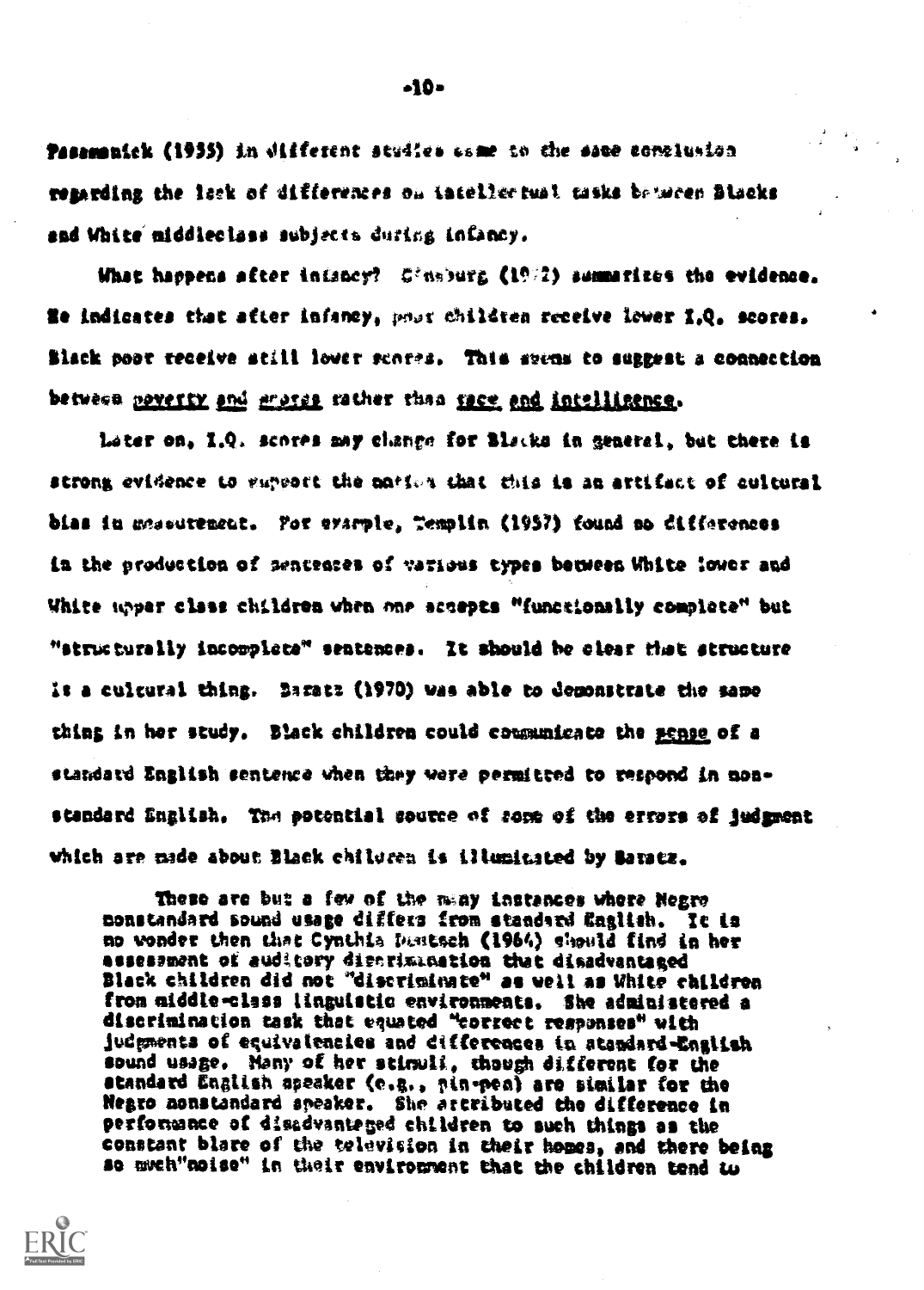"tune out". However, Black children make responses on the kind of language they consider appropriate. In the same way that  $\cot$  (for sleeping),  $\cosh t$  (for ensnared); or marry (to wed), and merry (to be happy) are not distinguished in the speech of many white people (so that they would say on an auditory discrimination test that cot and caught were the same), pin and pen are the same in the language of ghetto Blacks. The responses that the Black child makes are on the basis of the sound usage that he has learned in his social and geographical milieu, and do not reflect some difficulty in discriminating.

### (pp. 14-15)

Language, while not a test of intelligence in the formal sense is definitely an integral component of intelligence. In that light it is important to consider the work of Labov (1970). In making the case that nonstandard English is equivalent in complexity to standard English, he indirectly supports the notion of the equivalence of aptitude between Blacks and others. Ideas of substance translate readily from one "language" to another.

Mercer (1972) in a study of children who were labeled mentally retarded (I.Q. below 70) found that Mexican-American and Blacks were less sub-normal than Anglo children who were so Aabeled. Further, the Mexican-American or Black child was likely to be so labeled when an I.Q. score was the only evidence. Of all who scored below 70 of the Weschsler Intelligence Scale for Children, but had "passing adaptive behavior," all were Black or Mexican-American. In further study, Mercer found that when social background factors were held constant, no differences between the measured intelligence of Mexican-American and Anglo or Black and Anglo were found.

Self concept One area in which there is much myth and little fact is in the area of Black self concept. Typically writers have assumed

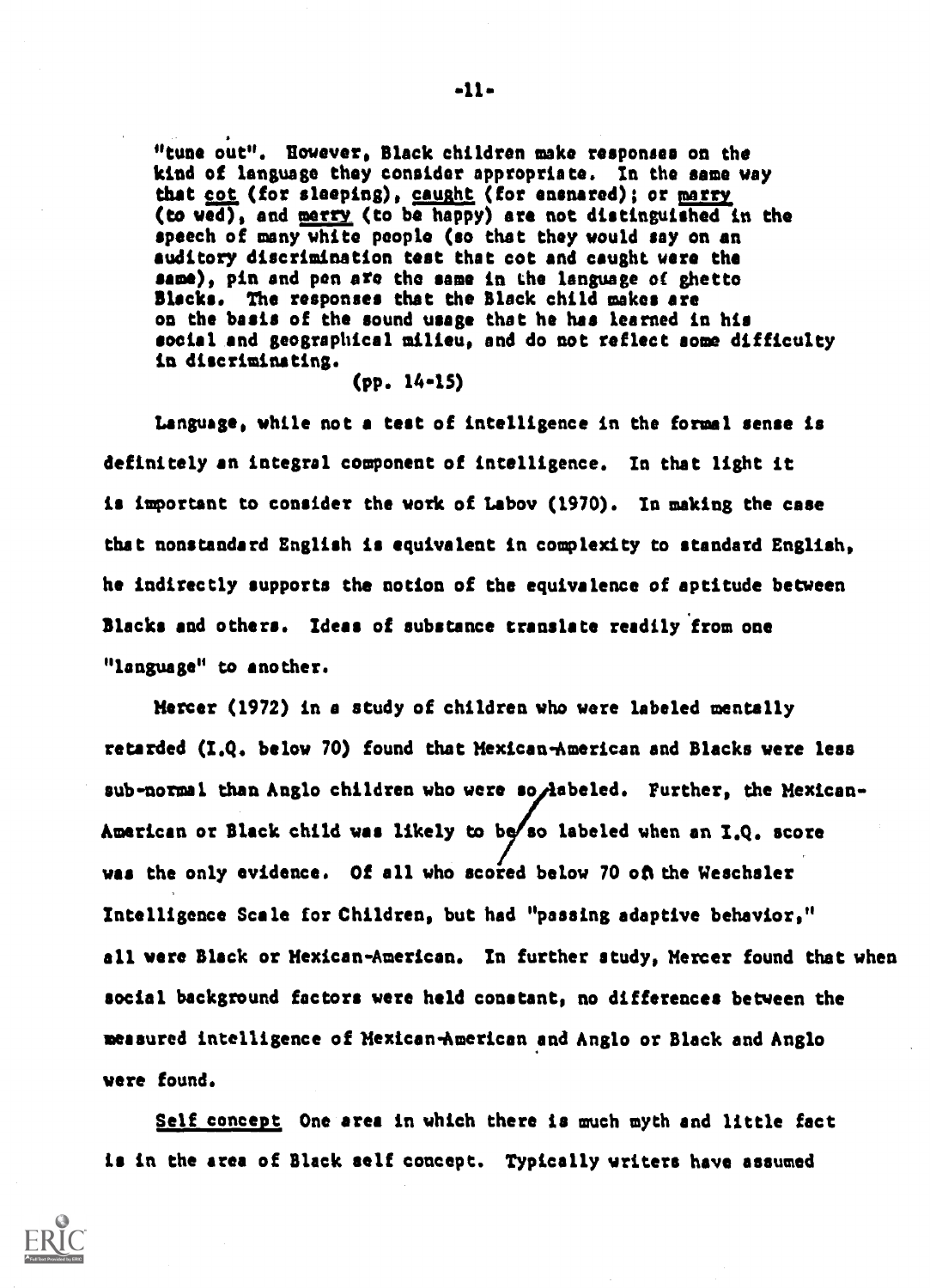that there was one Black experience and one Black response to it. In fact there is much to learn, as the following studies suggest, if we are to understand motivation and achievement.

Jones (1972) found that Black children rejected the label "culturally deprived" when refering to themselves. In another study of Black college students, he found the same thing. The idea of Black self hatred simply must be re-examined in light of this and findings that follow. There is simply not enough data here to understand the variability of results from one study to the next.

Powell (1973) with an interracial team of investigators used the Tennessee Self-Concept Scale on a Black and White sample of students in a Northern and Southern city. Powell, found that Black girls and boys in the Southern city had significantly higher self concepts than White students or Blacks in the Northern city. This is very different from previous studies on the same subject. However, Powell's description of the cities and the times during which the study was conducted helps to explain the change. Many Southern Blacks have known about the high self concepts which their children often have. Few if any studies have been designed to explore the reasons for this.

Trowbridge (1972) found similar results using the Commpersmith Self Esteem Inventory. She found that low SES Black and White children, from 8 to 14 years of age scored higher than middle SES children.

Thomas Hilliard (1972) studied Black college students in Chicago. He found activists among Black students to be more psychologically healthy than Black student non-activists. In light of some assessments



 $-12-$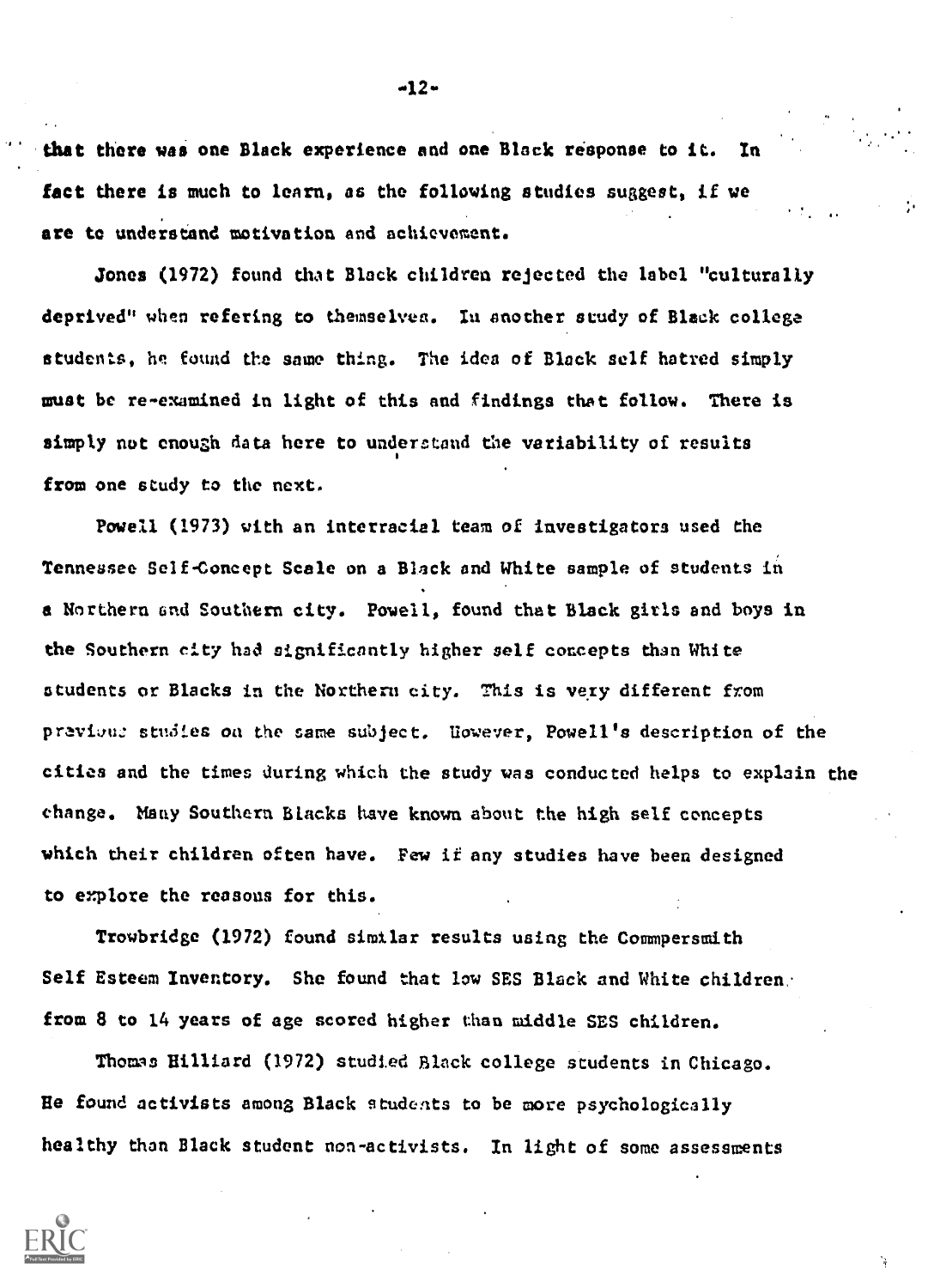which are made of aggressive students by college administrators, this is. an interesting finding indeed.

The importance of these and other studies in the area of self-concept is that self concept and achievement are positively related. If self concept is in fact high, the teachers and other helpers have a good base to begin to facilitate students' growth.

Achievement This discussion would be no better than those which I thins<br>have criticized if there were no citings of studies beyond those dealing with potential. A look at the actual achievement of Black students is required. The same kind of evidence is available for any other ethnic group.

Judith Anderson (1971) reported on the Special Elementary Education for the Disadvantaged Project (SEED) in Oakland, California. Fourteen Black and one Oriental students from poverty areas in one fifth grade class demonstrated their knowledge of logarithms, lengthy equations, gamma signs and variables. Professor William Johntz, a former mathematics teacher frum Berkeley High School, .also directed SEED nationwide. Studies of Project SEED students show that they score "precisely like middle-class White students on conceptual reasoning tests! The children also improve in reading and regular arithmetic according to evaluations made by the Cal Tech Mathematics Department. Does good teaching make a difference?

Stephen Strickland (1973) reported on a special project involving slum ehildren in Milwaukee. An interdisciplinary team from the University of lisconson selected an area\_of Milwaukee which, according to census data, tad the lowest medial family income, the greatest population density per

-13-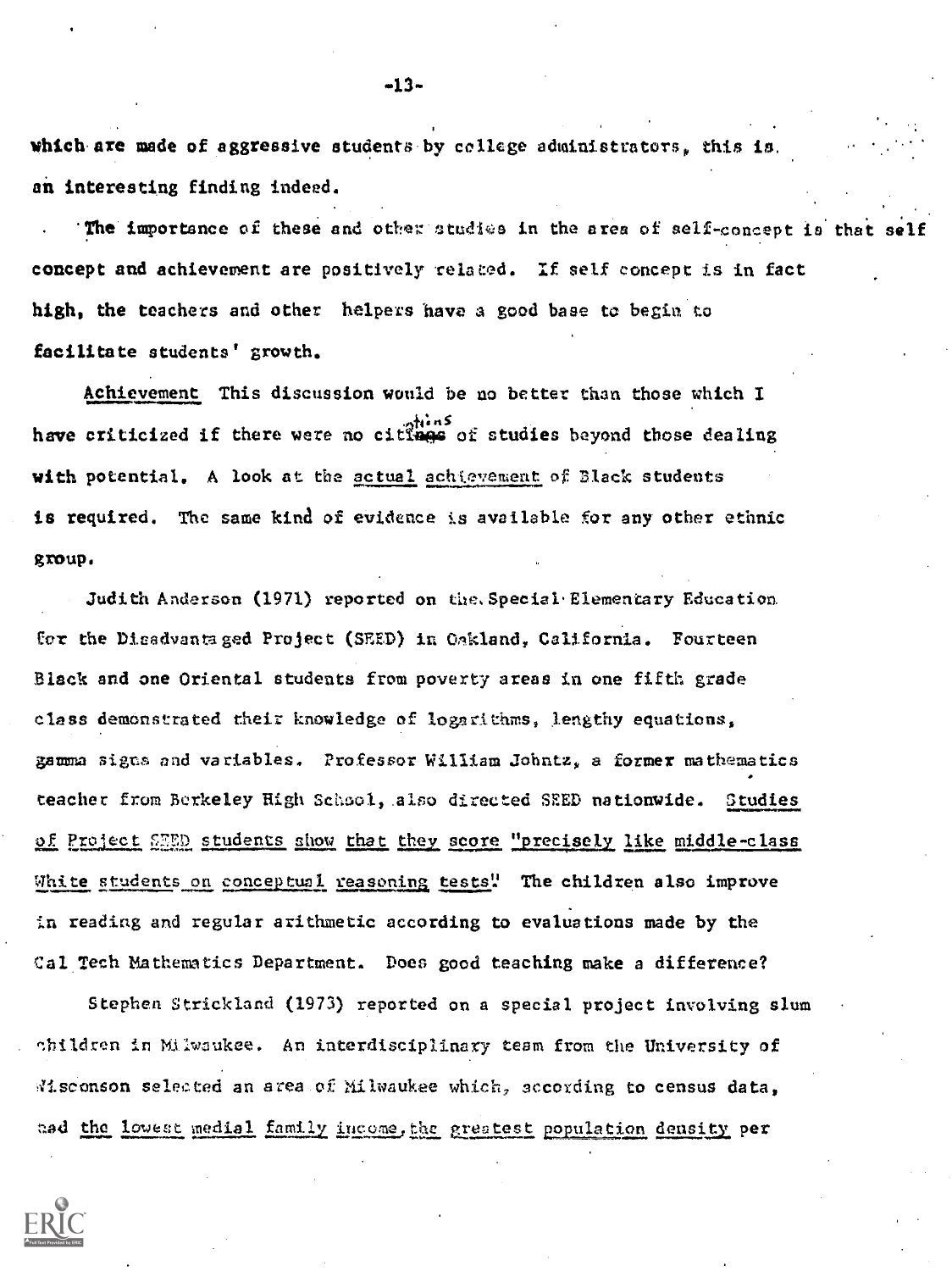housing unit, and the most dilapidated housing in the city. It yielded the highest rate of mental retardation among school children when compared to other areas of the city. For four years from 1966, a total of 40 mothers with I.Q.s of less than 70 have, with their new-born children, participated in the infant Education Center Project. All mothers who were asked if they wanted to participate in the program quickly accepted. Twothirds of the babies were in an experimental group and one-third in a control group. Special parent education an4education-stimulation programs for the children were conducted. After 42 months, children in the active stimulation group measured an average of 33 I.Q. points higher than children in the control group! Also the children in the experimental group, were learning at a rate that is in excess of the norm for their age peers generally! I.Q, improvement was approximately 50% for most youngsters with some achieving  $I, Q$ , s as high as  $135!$ 

In Dade County, Florida, Black students scored above the national average in mathematics (Morganthau, 1973). These are not examples using special kids, only special teachers.

Bradfield, Hilliard et.al. (in Press) reported on the Behavioral Evolvement Through Achievement Management Project in San Francisco. A group of 80 plus Black students were selected from the student body of a low income neighborhood, a virtually all Black junior high school. For one year this group of seventh and eight grade students were given a special program in reading, counseling, and "cultural enrichment" by high school and college tutors. Most of the sample were bordering on failure in school, had marginal attendance, were reading nearly three or more

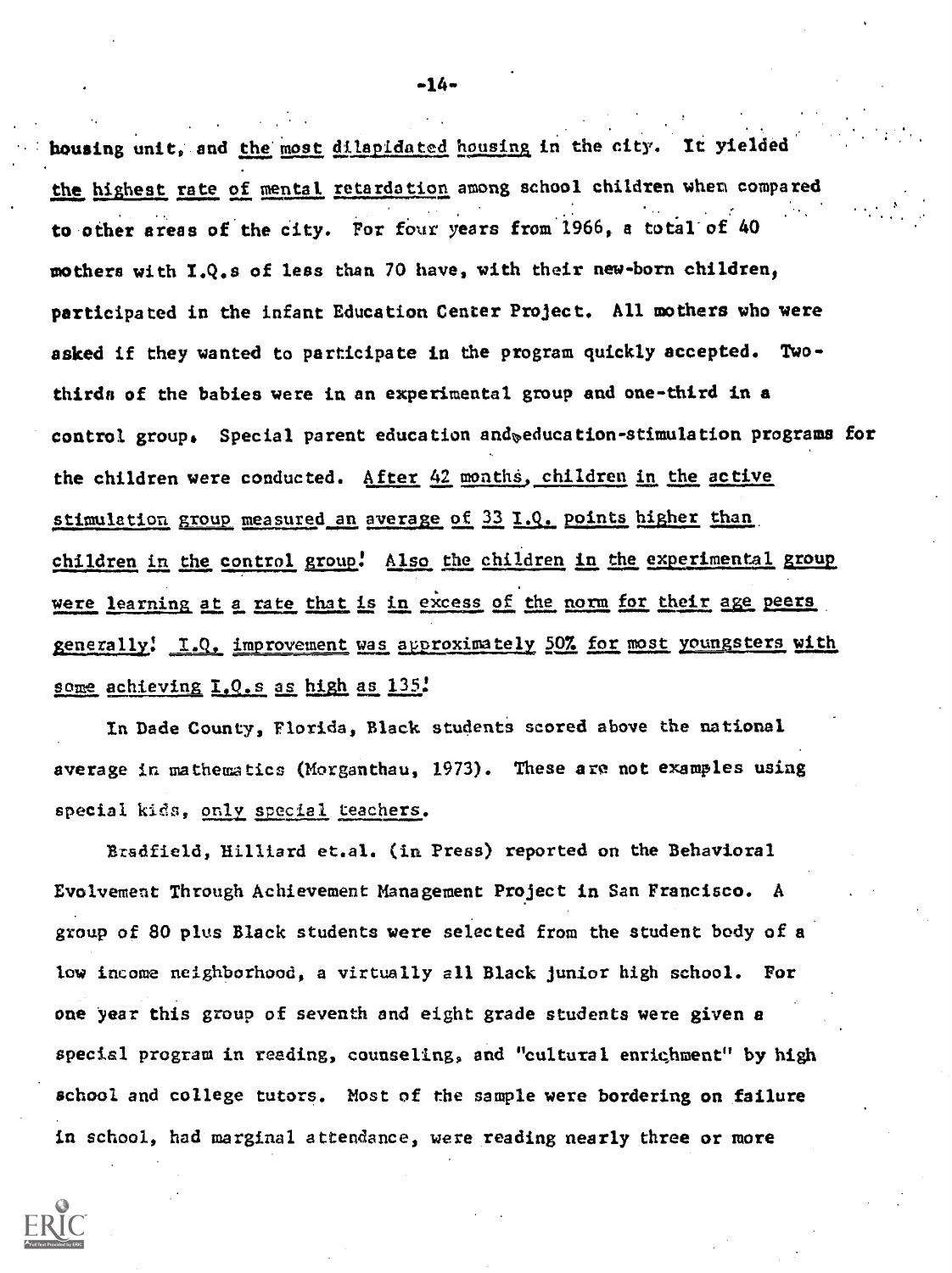years below grade level, and were on probation with the juvenile courts. After 36 hours of reading instruction with other supporting activities, there vaa an average gain in reading scores of nearly three years, the attendance patterns for the group became higher than the school average, and the recidivism rate in deliquency dropped from the city's average, near 50%, to 47.. Teachers and counselors in the school indicated that they could tell B.E.A.M. students by their improved performance.

Cole and Gay (1971) have shown how Rpelle children in Liberia, when tested using the categories of thought growing out of their experience are able to perform on certain tests at levels superior to their U.S. counterparts. Levi-Strauss (1962) has developed extensive cross cultural data to demonstrate that intelligence is complex for all of the worlds people. People apply their complex intelligence to the unique experiences which their environment permits.

Putting aside the question of political ideology, it is interesting that Malcolm X had extreme difficulty in school and yet later proved to have a superior intellect. Ruchell McGee was diagnosed as mentally retarded and this was used as an argument to keep him from acting as his own attorney. Yet, he has been able, largely on the basis of self taught law, to confuse and attimes immobilize court proceedings. Retarded they were not.

The examples could go on and on. There are many similar cases reported throughout the literature. However, one searches in vain to find where researchers have pulled such information together for systematic scrutiny. Rather, we have the Colemans, Jencks, Jensens, MoYmihans, Shockleys and others who continue to receive financial support and who seem able only to

-/5-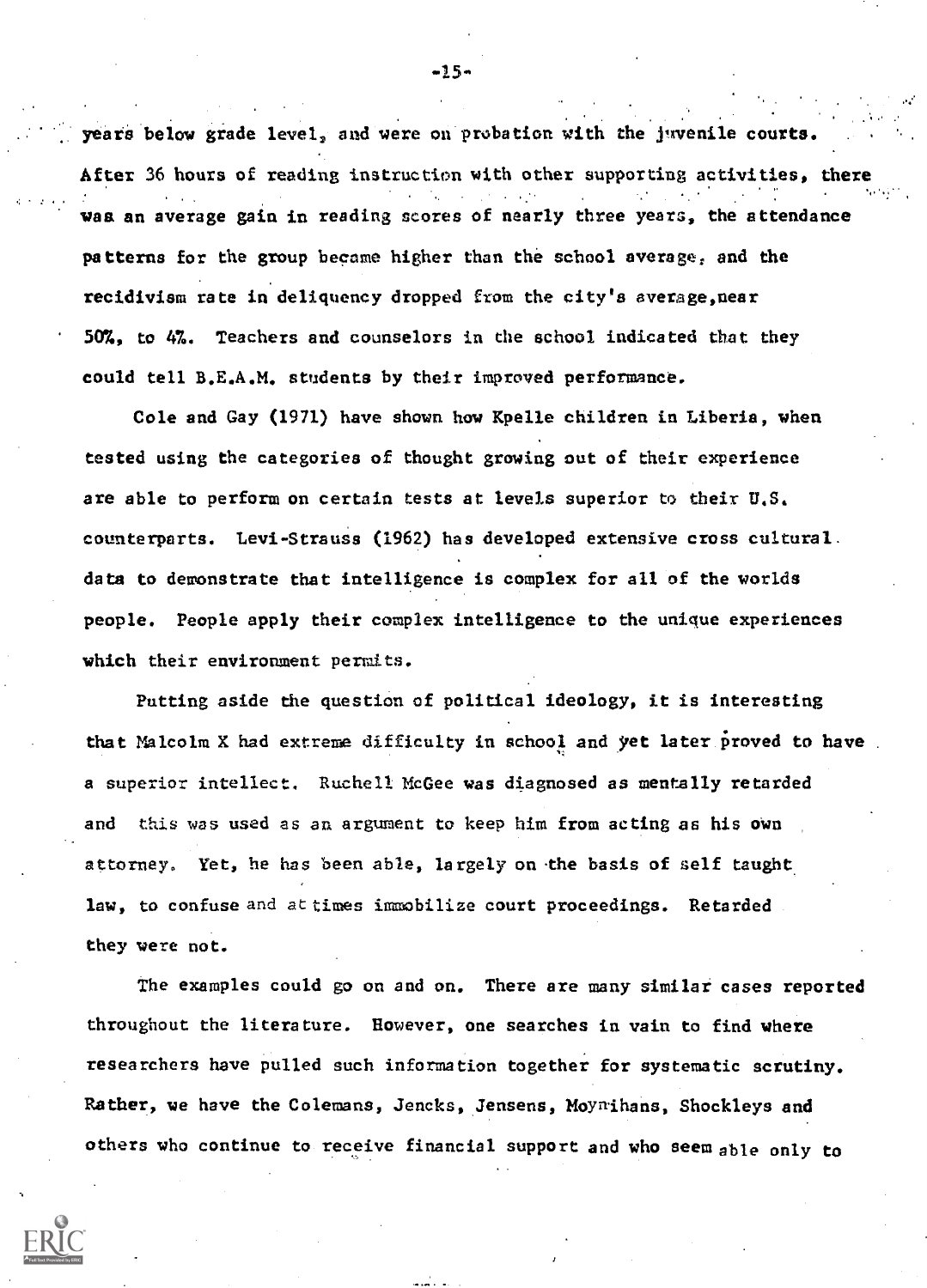explain in esoteric jargon why minorities are unable to do succeed or achieve, or why schools can't seem to help, while at the same time. many dedicated and skilled teachers in schools do seem to be able to help children<sub>A</sub>realize their high potential. Under the circumstances the"reasssessment" which should be conducted must focus on the credibility of the false prophets.

## Compelling Directions for Research

I have said that the needed research for solving the educational problems of minority children and adolescents must take some new and important directions. Among those are at least the following.

- 1. Identification of teachers, schools or. programs which consistently produce dramatic growth in minority children. The programs should be analyzed and the information widely disseminated.
- 2. Identify teachers, schools, or programs which consistently produce negative results in minority children for the same reasons as indicated above.
- 3. Black and other minority perspectives must be represented at levels where research priorities are determined, where research proposals are evaluated, where research is conceptualized, where it is implemented and where the results are evaluated.
- 4. Further research must be conducted in the area of teacher behavior' and student change. Rosenthal and Jacobson (1968), Beez (1969), and others should have their experiments replicated or extended. We know that teacher expectations, attitudes, emotional health, and other factors directly affect student growth. However, when



-16-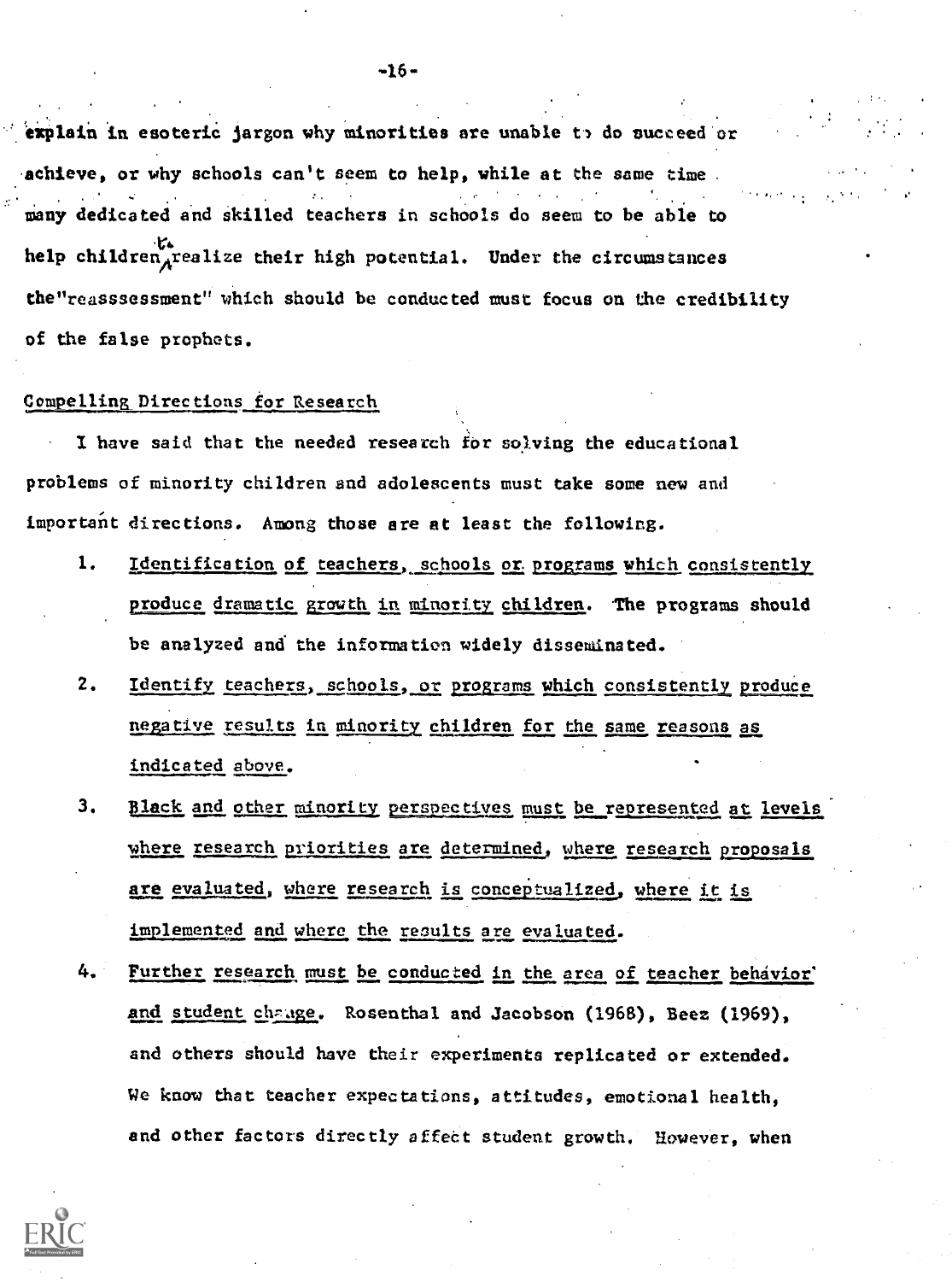much of this research is presented, certain researchers seek the safety of arguing over minute excess of design or statistical analysis mather than decigning and executing a preper study.

S. There is a critical need for in cepth studies of minority people who have achieved at high levels in spite of severely oppressive conditions. This may provide some clues as to what can be salvaged from our present programs of help.

#### Conclusion

There are too many examples of Black growth, often in the face of overwhelming odds, for us to be satisfied any longer with a situation where National educational policy is overly influenced by excuse makers whose research is detached from significant reality and whose understanding of what it takes to help minority children grow is nil. There are people in this country who know how! It is from this group that educational policy recommendations should be sought. It is this group that should receive full support of public and private funds. It is this group which should be made more visible to the profession so that our new professional talent can see that there are exciting, productive, alternatives to the despair which is suggested by many who ought to know better. The group to which I refer are those who have a track record of success with Black and other children. All of our children, minority or majority, have what it takes. They deserve the professionals who also have what it takes!

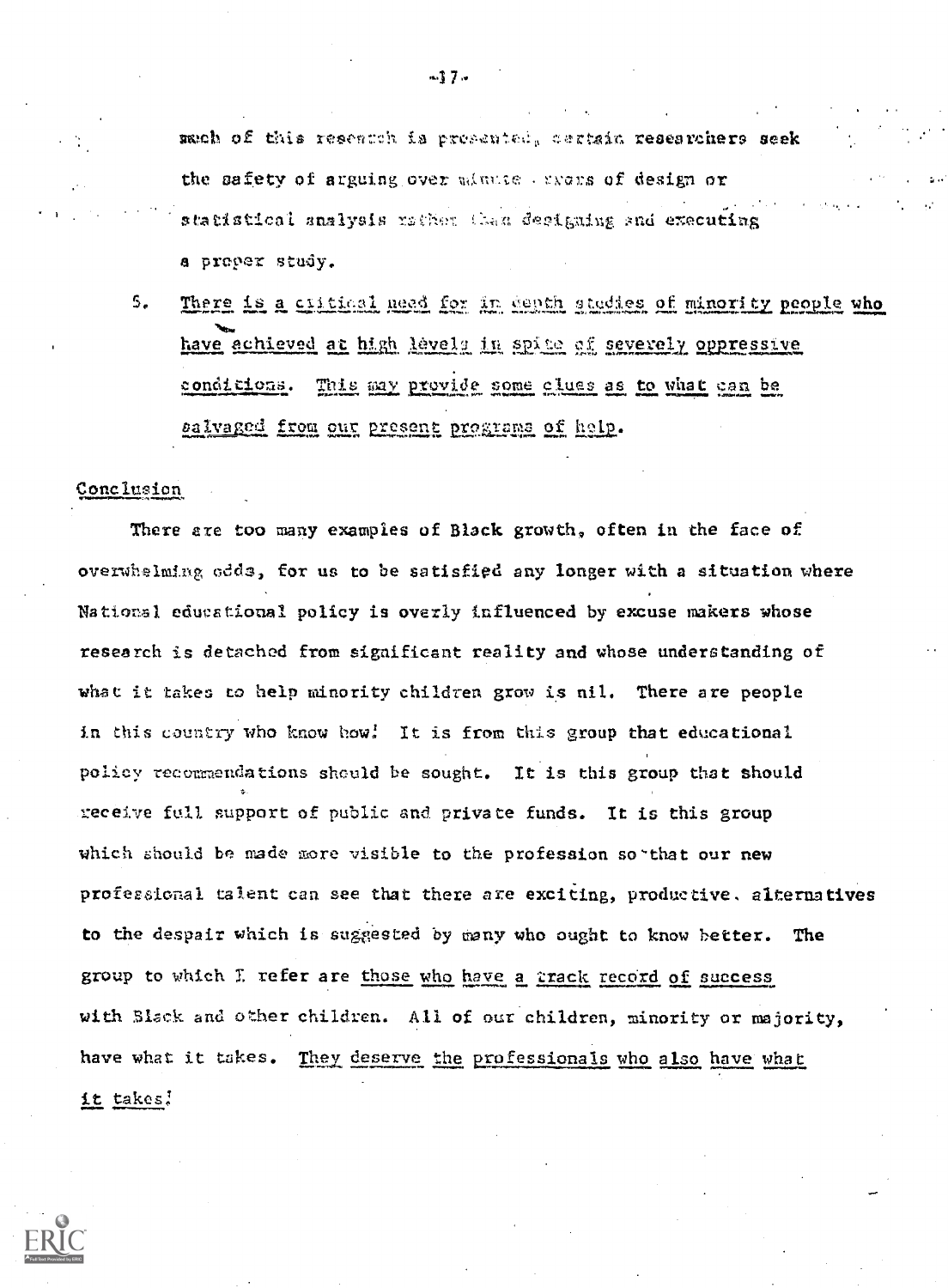#### References

- nnastasi, Anne and R.Y. D'Angelo, A comparison of Negro and white preschool children in language development and Goodenough Draw-a-Man I.Q. Journal of Genetic Psychology, 1952, 81, 147-165.
- Anderson, Judith, Planting a Seed of Hope, The San Francisco Chronicle, Monday. December 27, 1971. p. 20.

. .

÷.

- Bayley, N., Comparisons of mental and motor test scores for ages  $1 15$ months by sex, birth order, race, geographical location, and education of parents, Child Development, 1965, 36, 379-411.
- Baratz, Joan C., Teaching Reading in an Urban Negro School System, In Frederick Williams (Ed.) Language and Poverty, Chicago: Markham, 1970.
- Beez, W.V., Influence of bias psychological reports on teacher behavior and pupil performance in Proceedings, Seventy Sixth Annual Convention of the American Psychological Association, Washington D.C.: The Association, 1973, 28, 892.
- Bradfield, Robert and Hilliard, Asa et.al., Project B.E.A.M.: An experiment in intervention, Journal of Negro Education (In Press)
- Bray, Douglas W., Issues in the Study of Talent, New York: Kimp Crown Press, 1958.
- Charnofsky, Stephen, Educating the Powerless, Belmont California: Wadsworth Publishing Co., 1971.
- Chomsky, N., IQ Tests, Ramparts, 1972.
- Cole, Michael and John Gay, The Cultural Context of Learning and Thinking, New York: Basic Books, 1971.
- Coleman, J.S., et. al., Equality of Educational Opportunity, Washington D.C.: U.S. Government Printing Office, 1966.
- Elashoff, J.D. and R.E. Snow, Pygmalion Reconsidered, Worthington Ohio: Charles. Jones, 1971.
- Fanon, Frantz, Black Skin, White Masks, New York: Grave Press, 1967.
- Friere, Paulo, Pedagogy of the Oppressed, New York: 'Herder and Herder, 1972.
- Gilliland, A.R., Socioeconomic status and race as factors in infant intelligence test scores, Child Development, 1951, 22, 271-273.
- Ginsburg, Herbert, The Myth of the Deprived Child, Englewood Cliffs: Prentice Hall, 1972.
- Golden, M. and B. Birns, Social class and cognitive development in infancy, Merrill Plamer Quarterly, 1968, 14, 139-50.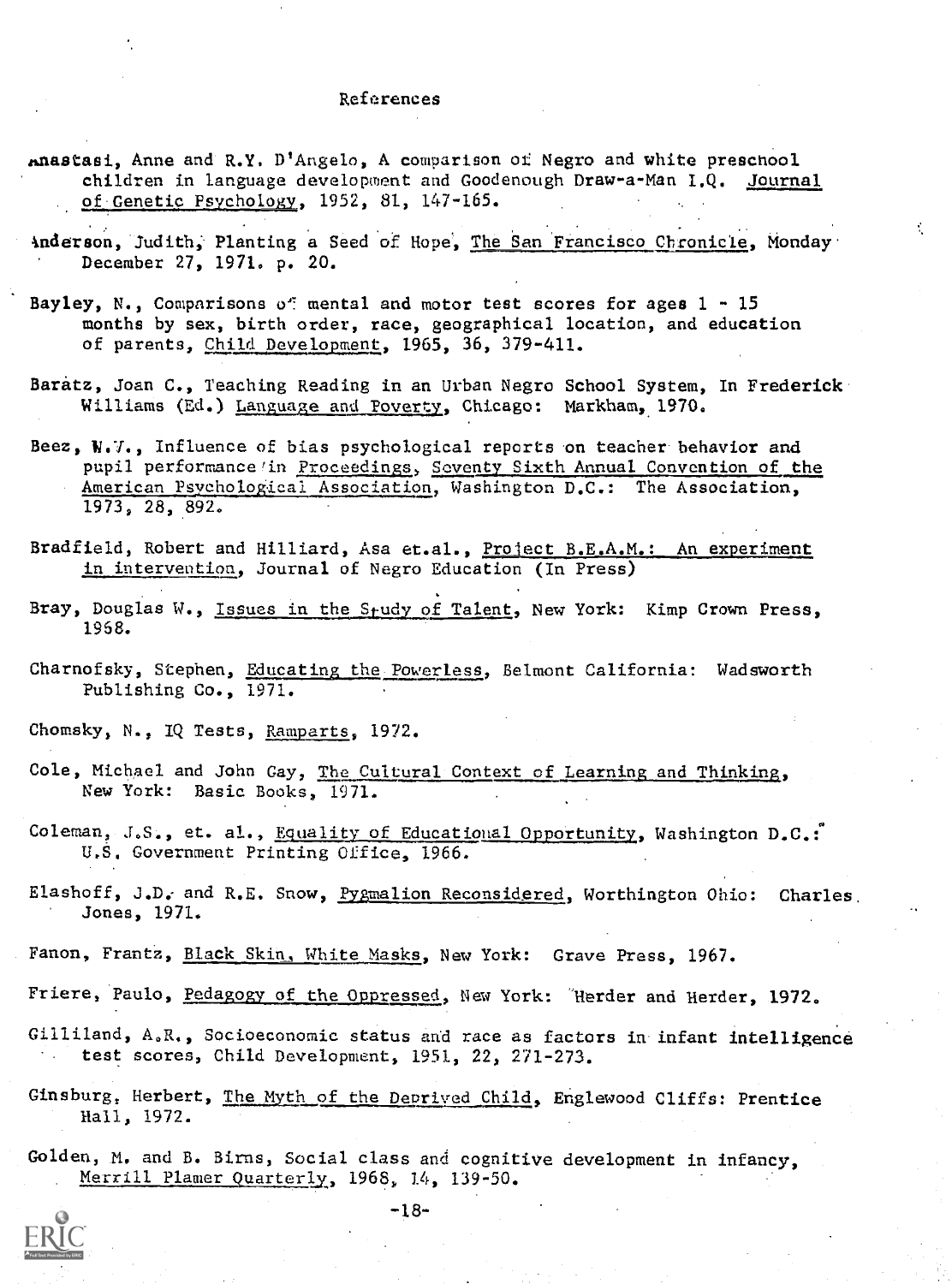.Grier, W. and Cobb, P.M., Black Rage, New York: Bantam, 1968.

Guthrie, James, The new skepties have gone too far in Solomon (Ed.) Improving . School Effectiveness, Princeton; Educational Testing Service, 177, 15-25.

Halleck, Seymour, The Politics of Therapy, New York: Science House, 1971.

- Hess, R.D. and Shipman, Early experience and socialization of cognitive modes in children, Child Development, 1965, 36, 869-86.
- Hilliard, A.G., Evaluation, labeling and placement practices affecting minority children. Keynote Address, U.S. Office of Education, Region VII, Conference on Cultural Diversilry in Education, St. Louis, October, 1973.
- Hilliard, T.O., Personality Characteristics of Black student activists and nonactivists In Reginald Jones, Black Psychology, New York: Harper and Row, 1972.
- Hirsch, Jerry, Behavior genetic analysis and its biosocial consequences In Robert Cancio (Ed.) Intellieence: Genetic and Environmental Influences, New York: Grune and Stralton, 1971.
- Jencks, C. et.al., Inequality: an Assessment of the Effect of Family and Schooling in America, New York: Basic Books, 1972.
- Jensen, A.R., How much can we boost IQ and scholastic Achievement?, Harvard Educational Review, 1969<sup>9</sup> 39.
- Jones, R., Black Psychology, New York: Harper and Row, 1972.
- Kagan, Jerome, Cross cultural perspectives on early development, American Pyschologist, 1973, 28, 947-961
- Klienfeld, J.S., Intellectual strengths in culturally different groups: an Eskimo illustration, Review of Educational Research, 1973, 43, 341-360.
- Labov, W., Sociolinguistic Patterns in the Inner City, Philadelphia: University of Pennsylvania Press, 1972.
- Labov, W., The logic of non-standard english in F. Williams Language and Poverty, Chicago: Markham, 1970, 153-189.
- Leveuson, E., The Fallacy of Understanding, New York: Basic Books, 1972.

Levi-Strauss, C., The Savage Mind, Chicago: University Chicago Press, 1962.

Mercer, J.R., Labeling the Mentally Retarded, Berkeley: University of California Press, 1972.

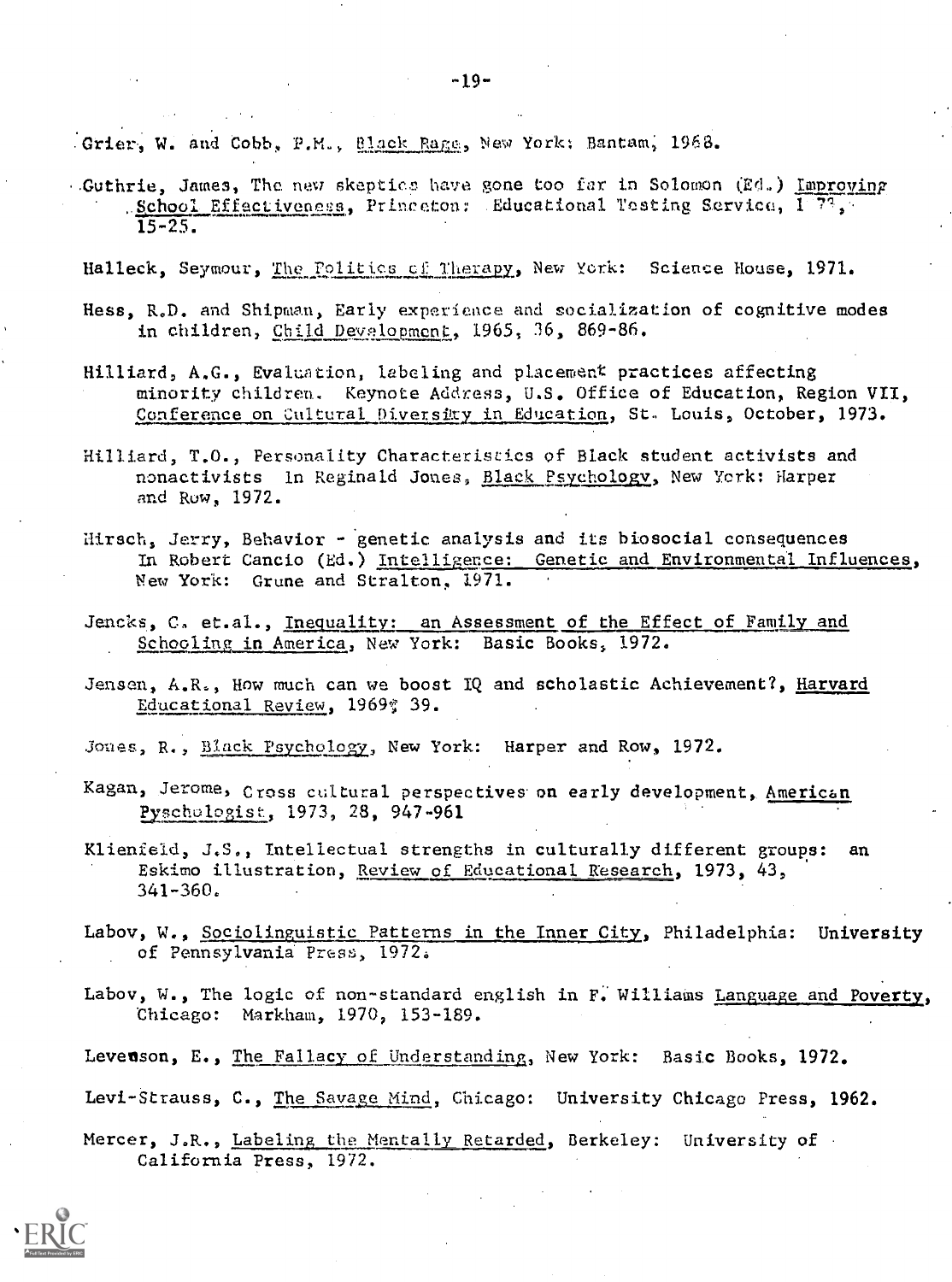- Mercer, J.R. Racial differences in IQ: fact or artifact In C. Senna (Ed.) The Fallacy of IQ, New York: The Third Press, 1973, 56-113.
- Morganthau, Tom, Ghetto youngsters catch on to math, San Francisco , Examiner, Dec. 13, 1973, p. 36. The contract of the state of the state of  $\sim$
- Mosteller, F. and D.P. Moynihan (Eds.) On Equality of Educational Opportunity, New York: Random House, 1972.

Myrdal, G., Objectivity in Social Research, New York: Pantheon, 1969.

- Overly, N.V. (Ed.), The Unstudied Curriculum, Washington D.C.: Association for Supervision and Curriculum Development, 1970.
- Palmer, F.H., Socio-economic status and intellective performance among Negro preschool boys, Developmental Psychology, 1970, 3, 1-9.
- Pasamanick, B., A comparative study of the educational development of Negro infants, Journal of Genetic Psychology, 1946, 3, 279-290.
- Pasamanick, B. and Knobloch, H., Early language behavior in Negro children and the testing of intelligence, journal of Abnormal and Social Psychology, 1955, 50, 401-402.
- Pearl, A., The poverty of psychology -- an indictment In Vernon L. Allen (Ed.) Psychological Factors in Poverty, Chicago: Markham, 1970.
- Powell, G.J., Self concept in White and Black children In C.V. Willie, Racism and Mental Health, Pittsburgh: University of Pittsburgh Press, 1973, 299-318.
- Rosenthal, R. and Jacobson, L., Pygmalion in the Classroom, New York: Holt, Rinehart and Winston, 1968.

Richardson, K., and D. Spears, Race and Intelligence, Baltimore: Penguin, 1972.

- RiVlin, A., Forensic social science, Harvard Educational Review, 1973, 43, 61-75.
- Ryan, W., Blaming the Victim, New York:
- Scan-Salapatik, S. Unknowns in the IQ equation, Science, 1971, 174.,
- Silberman, M., The Experience of Schooling, New York: Holt Rinehart and Winston, 1971.
- Stone, Chuck, The White foundation's role in Black Oppression, The Black Scholar, November, 1971.
- Strickland, S., Can slum children learn? In Carl Senna (Ed.) The Fallacy of IQ, New York: The Third Press, 1973.